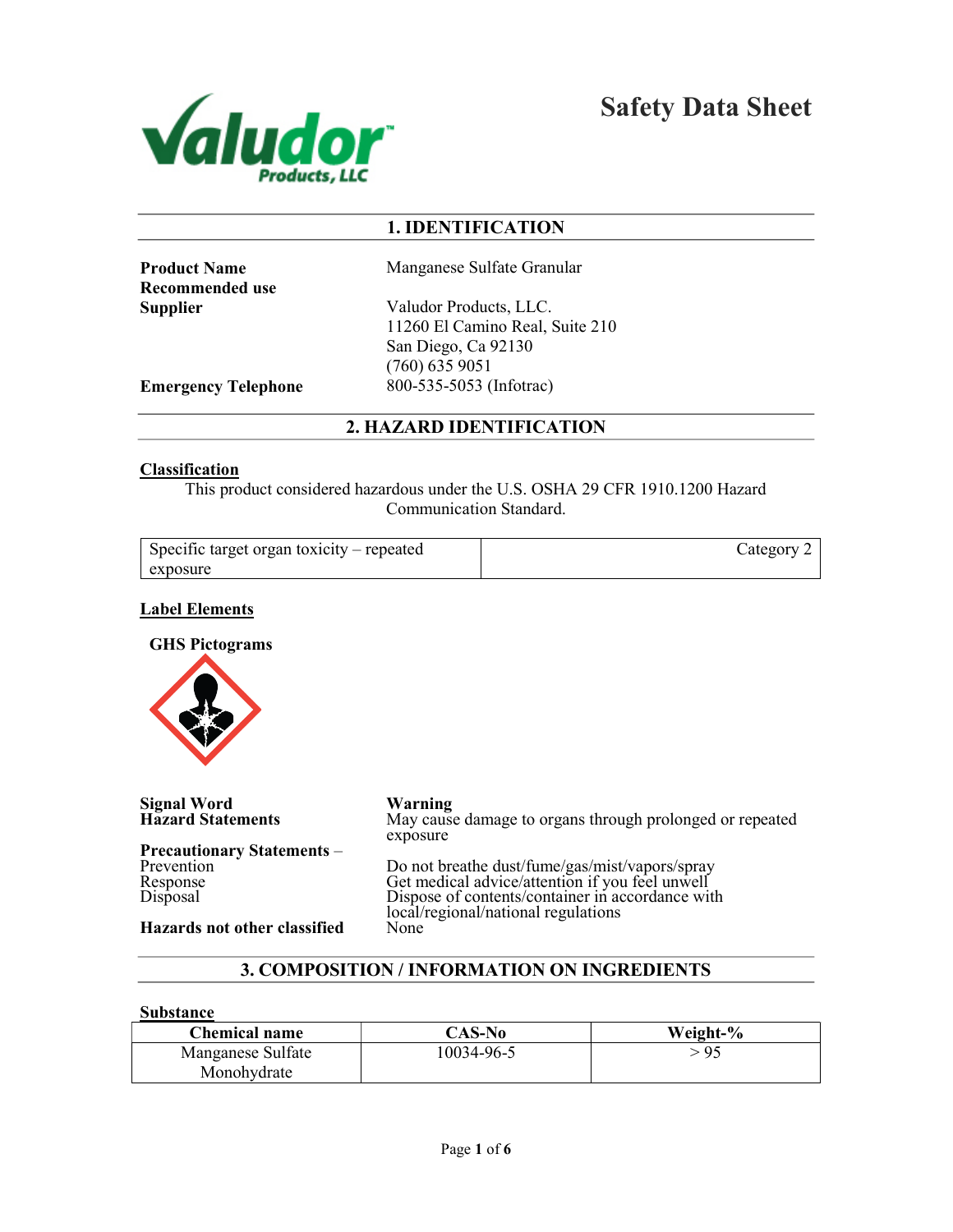## 4. FIRST-AID MEASURES

### First Aid Measures

| <b>Eye Contact</b>  | Immediately rinse with plenty of water. Remove contact<br>lenses, if present and easy to do so. Keep eye wide open<br>while rinsing. Continue rinsing for 15 minutes. Call a doctor/<br>physician if irritation persists |
|---------------------|--------------------------------------------------------------------------------------------------------------------------------------------------------------------------------------------------------------------------|
| <b>Skin Contact</b> | Wash off immediately with plenty of water. Remove all<br>contaminated clothes and shoes. If skin irritation persists,<br>call a doctor/physician                                                                         |
| <b>Inhalation</b>   | Remove to fresh air. If not breathing, give artificial<br>respiration. Get medical attention.                                                                                                                            |
| Ingestion           | Do not induce vomiting without medical advice. Rinse<br>mouth with water. Never give anything by mouth to an<br>unconscious person. If symptoms persist, call a physician                                                |

### Most important symptoms/effects, acute and delayed

| <b>Symptoms</b> | No information available |
|-----------------|--------------------------|
|                 |                          |

# 5. FIRE-FIGHTING MEASURES

| <b>Suitable extinguishing Media</b> | Use any means suitable for extinguishing surrounding fire. |  |  |
|-------------------------------------|------------------------------------------------------------|--|--|
|-------------------------------------|------------------------------------------------------------|--|--|

| Unsuitable Extinguishing Media | No information available |  |
|--------------------------------|--------------------------|--|
|                                |                          |  |

### Specific Hazards Arising from the chemical

| Hazardous combustion products | Thermal decomposition can lead to the release of irritation or |
|-------------------------------|----------------------------------------------------------------|
|                               | toxic gases and vapors; including and not limited to: Sulfur   |
|                               | oxides                                                         |

### Protective equipment and precautions for fire-fighters

As in any fire, wear self-contained breathing apparatus pressure-demand, MSHA/NIOSH (approved or equivalent) and full protective gear.

## 6. ACCIDENTAL RELEASE MEASURES

#### Personal precautions, protective equipment, and emergency procedures

Personal precautions Avoid contact with eyes, skin and clothing. Avoid breathing vapors or mists. Use personal protection recommended in Section 8. Ensure adequate ventilation.

## Methods and materials for containment and cleanup

| <b>Methods for clean-up</b>      | Sweep or vacuum up and place in an appropriate closed |
|----------------------------------|-------------------------------------------------------|
|                                  | container. Keep unauthorized personnel away. Avoid    |
|                                  | generating dust.                                      |
| <b>Environmental Precautions</b> | Prevent entry into waterways or sewers                |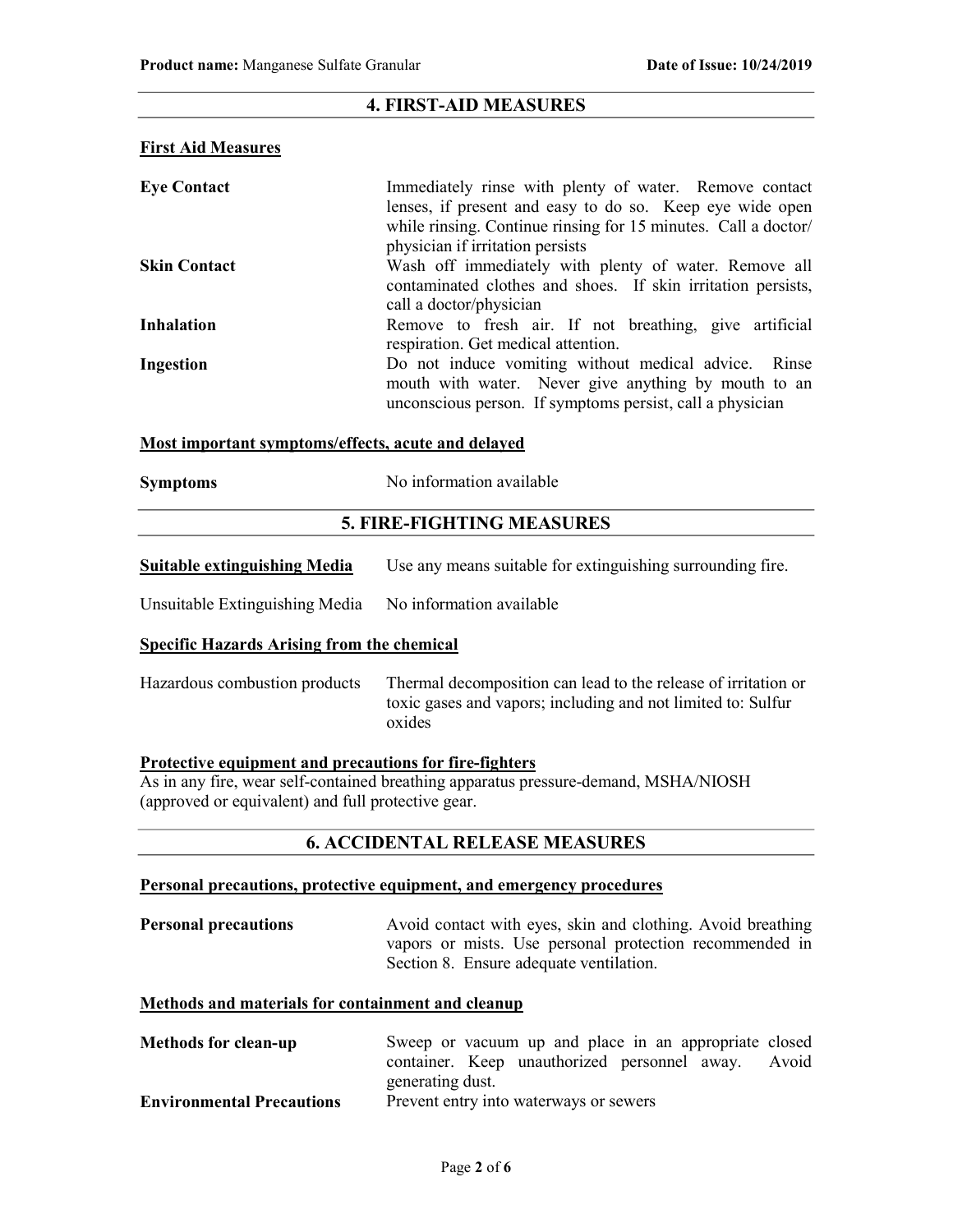# 7. HANDLING AND STORAGE

#### Precautions for safe handling

Ensure adequate ventilation. Avoid dust formation. Do not breathe dust. Do not get in eyes, on skin, or on clothing. Wear personal protective equipment recommended in section 8. Wash thoroughly after handling. Do not eat, drink or smoke when using this product.

### Conditions for safe storage, including any incompatibilities

Store in a cool/low-temperature, well-ventilated, dry place. Keep containers closed and labeled when not in use.

## 8. EXPOSURE CONTROLS / PERSONAL PROTECTION

#### Exposure Guidelines

| Component         | <b>ACGIH</b>            | OSHA                      | <b>NIOSH</b>            |
|-------------------|-------------------------|---------------------------|-------------------------|
| Manganese Sulfate | TWA: $0.2 \text{ mg/m}$ | Ceiling: $5 \text{ mg/m}$ | TWA: $1 \text{ mg/m}$ 3 |
|                   |                         |                           | STEL: 3 mg/m3           |

## Appropriate engineering controls

Ensure adequate ventilation, especially in confined areas. Consider the potential hazards of this material, applicable exposure limits, job activities and other substances in the workplace when designing controls and selecting personal protective equipment.

#### Personal Protective Equipment

| <b>Eye/face protection</b>    | Safety glasses are recommended in professional settings      |
|-------------------------------|--------------------------------------------------------------|
| <b>Skin protection</b>        | Choose the appropriate protective clothing and gloves based  |
|                               | on the tasks being performed to avoid exposure to skin. Wear |
|                               | protective gloves. Long sleeved protective clothing.         |
| <b>Respiratory protection</b> | Not required under normal circumstances. If exposure limits  |
|                               | are exceeded or if irritation or other symptoms are          |
|                               | experienced use a NIOSH/MSHA approved respirator             |
| <b>Hygiene Measures</b>       | Handle in accordance with good industrial hygiene and safety |
|                               | practices. Do not eat, drink or smoke when using this        |
|                               | product.                                                     |

#### 9. PHYSICAL and CHEMICAL PROPERTIES

| Appearance                           | White Granules           |
|--------------------------------------|--------------------------|
| <b>Physical state</b>                | Solid                    |
| Odor                                 | Odorless                 |
| <b>Odor threshold</b>                | No information available |
| pН                                   | Not applicable           |
| Melting point / freezing point       | $>$ 1292 F $/$ > 700 C   |
| <b>Boiling point / Boiling range</b> | Not applicable           |
| <b>Flash point</b>                   | Not applicable           |
| <b>Evaporation rate</b>              | Not applicable           |
| <b>Flammability</b>                  | No information available |
| <b>Flammability or explosive</b>     |                          |
| limits                               |                          |
| Upper                                | No information available |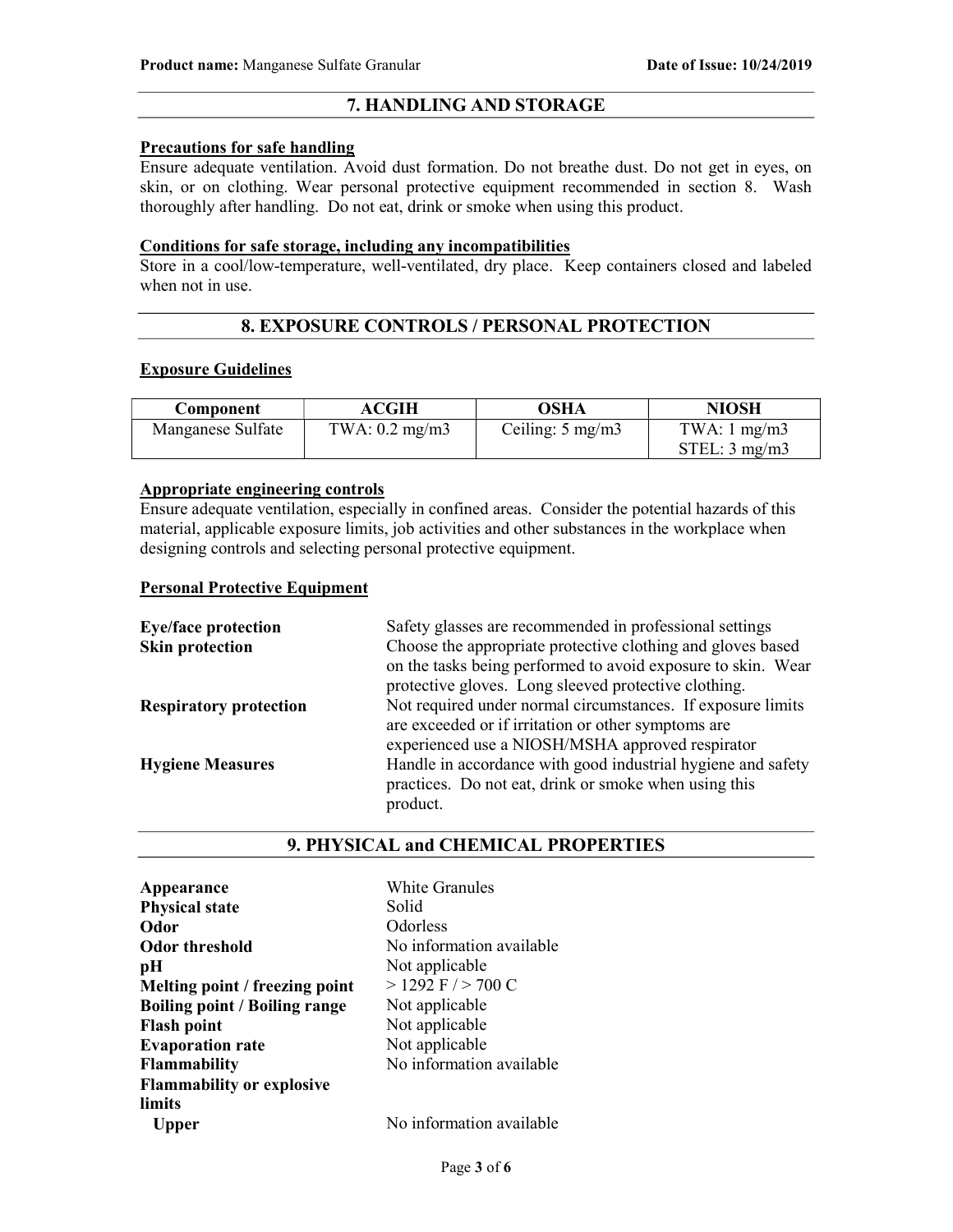| Lower                            | No information available |
|----------------------------------|--------------------------|
| Vapor pressure                   | No information available |
| <b>Vapor density</b>             | No information available |
| <b>Specific Gravity</b>          | 3.70 g/cm3 at 20 C       |
| <b>Solubility in water</b>       | Soluble                  |
| <b>Partition coefficient</b>     | No information available |
| <b>Auto-ignition temperature</b> | No information available |
| <b>Decomposition temperature</b> | No information available |
| <b>Viscosity</b>                 | No information available |

## 10. STABILITY AND REACTIVITY

| <b>Reactivity</b>                            | None known under normal conditions.                                             |  |
|----------------------------------------------|---------------------------------------------------------------------------------|--|
| <b>Chemical stability</b>                    | Stable under ordinary conditions of use and storage.                            |  |
| <b>Possibility of hazardous</b><br>reactions | None under normal processing.                                                   |  |
| <b>Conditions to avoid</b>                   | Avoid dust formation.                                                           |  |
| Incompatible materials                       | Strong bases.                                                                   |  |
| <b>Hazardous decomposition</b><br>products   | Hazardous combustion can lead to the release of irritating<br>gases and vapors. |  |

## 11. TOXICOLOGICAL INFORMATION

## Information on likely routes of exposure

| Skin contact      | May cause skin irritation                 |
|-------------------|-------------------------------------------|
| Eye contact       | May cause eye irritation                  |
| <b>Inhalation</b> | May cause irritation of respiratory tract |
| Ingestion         | May be harmful if swallowed               |

Symptoms related to the physical chemical and toxicological characteristics No information available

# Delayed and immediate effects and also chronic effects form short and long-term exposure

| Skin damage/irritation          | Not classified                                                       |
|---------------------------------|----------------------------------------------------------------------|
| Eye damage/irritation           | Not classified                                                       |
| <b>Sensitization</b>            | Not classified                                                       |
| <b>Mutagenic effects</b>        | Not classified                                                       |
| Carcinogenicity                 | Not classified                                                       |
| <b>Reproductive toxicity</b>    | Not classified                                                       |
| <b>STOT</b> – single exposure   | Not classified                                                       |
| <b>STOT</b> – repeated exposure | May cause damage to organs through prolonged or repeated<br>exposure |
| <b>Aspiration hazard</b>        | Not classified                                                       |

# **Acute Toxicity**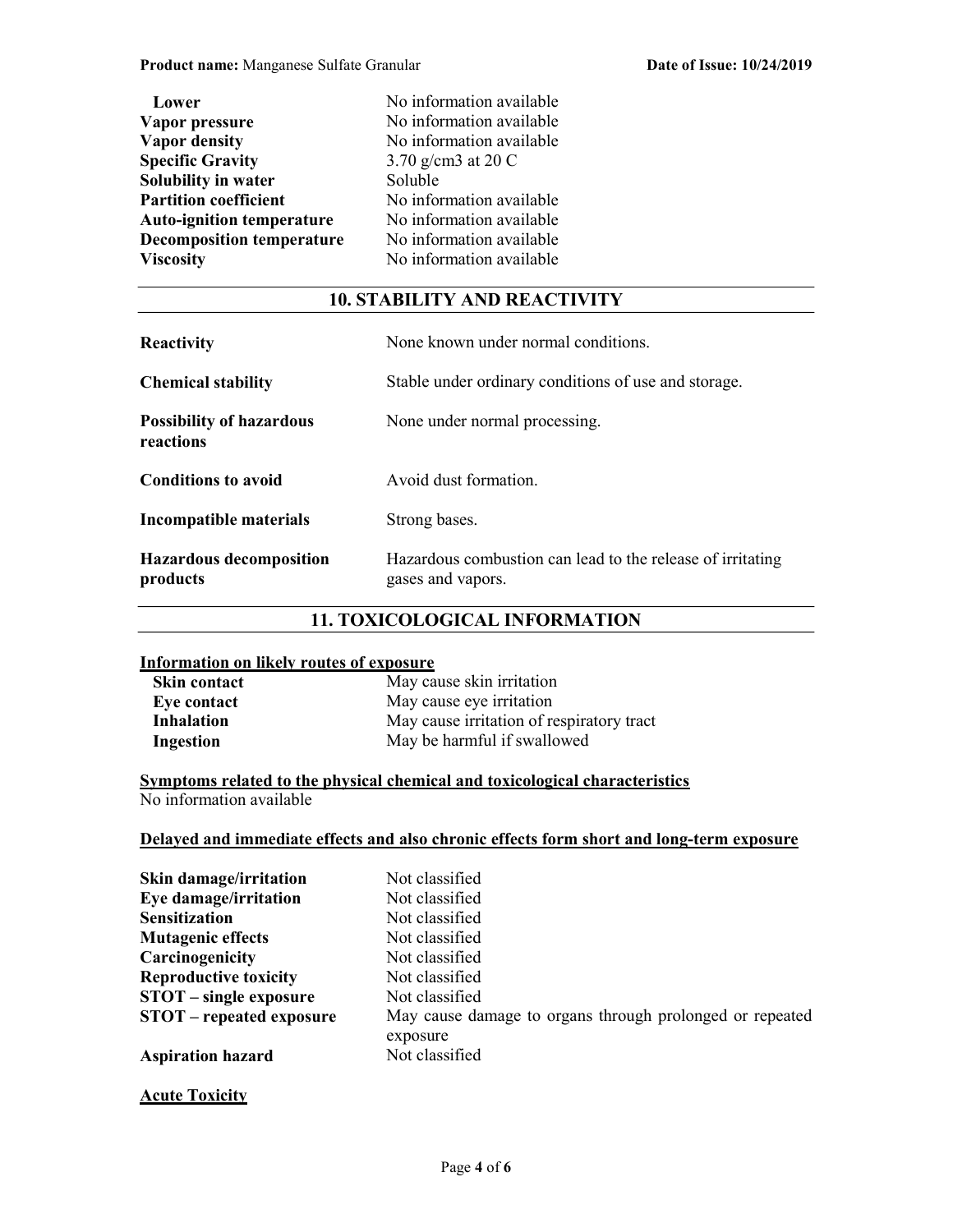#### Component information

| ن omponent        | $\triangle$ as-No $\blacksquare$ | LD50 Oral             | LD50 Dermal | <b>LC50</b> Inhalation |
|-------------------|----------------------------------|-----------------------|-------------|------------------------|
| Manganese Sulfate | 7785-87-7                        | $2,000 \text{ mg/kg}$ | -           |                        |

# 12. ECOLOGICAL INFORMATION

Ecotoxicity Should not be released to environment. Toxic to aquatic life.

| Component         | <b>Freshwater Fish</b>                   | <b>Freshwater Algae</b>  | Water Flea |
|-------------------|------------------------------------------|--------------------------|------------|
| Manganese Sulfate | LC: $49.9 \text{ mg/l}$ ; $96 \text{hr}$ | $\overline{\phantom{a}}$ |            |
|                   | (Salmo trutta)                           |                          |            |

| Persistence and degradability    | No information available |
|----------------------------------|--------------------------|
| <b>Bioaccumulative potential</b> | No information available |
| <b>Mobility in soil</b>          | No information available |
| Other adverse effects            | No information available |

# 13. DISPOSAL CONSIDERATIONS

Waste Disposal Methods Processing, use, or contamination of this product may occur during product use. Accordingly, it is the responsibility of the user to determine the proper disposal methodologies. Consult the appropriate state, regional or local regulations to ensure complete and accurate classification. Dispose of contaminated packaging in accordance with local regulations.

# 14. TRANSPORT INFORMATION

DOT Not Regulated

Classification depends on package size, mode of transport and other factors. Always consult local regulations before shipment

# 15. REGULATORY INFORMATION

## International Inventories

| TCC<br>15C <sub>2</sub> | $ \cdot$<br>. 1012<br>wut      |
|-------------------------|--------------------------------|
| <b>DSL</b>              | $ \cdot$<br>$-1010<$<br>∟isicu |

### US Federal Regulations

TSCA section 12(b) Export Notification Not regulated